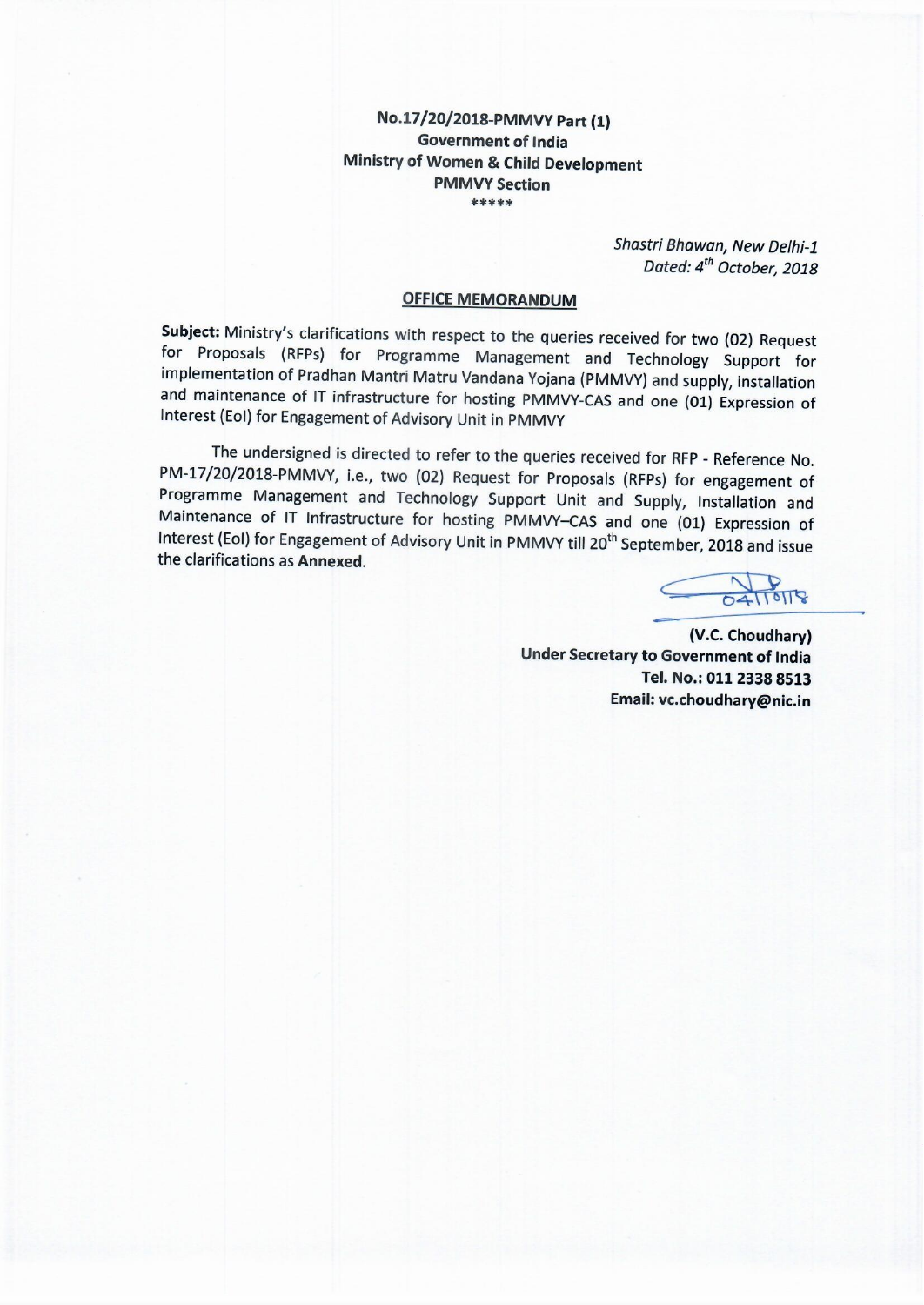# Replies for Pre-bid Queries

# REQUEST FOR PROPOSAL (RFP) For Programme Management and Technology Support for implementation of

## Pradhan Mantri Matru Vandana Yojana (PMMVY)

\*\*\*\*\*

| <b>S. No.</b> | <b>RFP Document</b>       | <b>Content of RFP requiring</b> | <b>Points of Clarification(s)</b>              | <b>MWCD's Clarification(s)</b>                 |
|---------------|---------------------------|---------------------------------|------------------------------------------------|------------------------------------------------|
|               | Reference(s)              | Clarification(s)                |                                                |                                                |
|               | <b>Section &amp; Page</b> |                                 |                                                |                                                |
|               | Number(s)]                |                                 |                                                |                                                |
| 1.            | Section 1, Page-          | Last date and time for bid      | We would request to extend the last date for   | Please refer to corrigendum Point Number 10.   |
|               | Important<br>6:           | submission                      | bid submission by at least 3 calendar weeks    |                                                |
|               | Dates                     |                                 | from the date of issue of last corrigendum by  |                                                |
|               |                           |                                 | MoWCD                                          |                                                |
| 2.            | Section 3, Page-          | Any contract that may result    | Since RFP is published on Sept 2018, we        | Please refer to corrigendum Point Number 11.   |
|               | 8:<br>Letter<br>of        | from this competitive public    | assume that the contract will be valid till    |                                                |
|               | <b>Invitation</b>         | procurement process will be     | 31.03.2020, being earlier than completion of   |                                                |
|               |                           | issued for a term of 24         | 24 months. Request to kindly clarify.          |                                                |
|               |                           | months / up to 31.03.2020       |                                                |                                                |
|               |                           | (whichever is less)             |                                                |                                                |
| 3.            | Section 4, Page-          | The PMMVY-CAS solution          | Since the CAS solution is integrated with      | Aadhaar and Bank account data for              |
|               | Project<br>10:            | highlighted<br>features<br>are  | Aadhaar Authentication Agency & PFMS, we       | beneficiary is captured as part of beneficiary |
|               | background &              | below –<br>Integrated with      | assume that Aadhaar & bank account seeding     | application form.                              |
|               | Key Information           | Authentication<br>Aadhaar       | for PMMVY beneficiaries is happening across    |                                                |
|               |                           | Agency and PFMS                 | all the states/UTs. Request to kindly clarify. |                                                |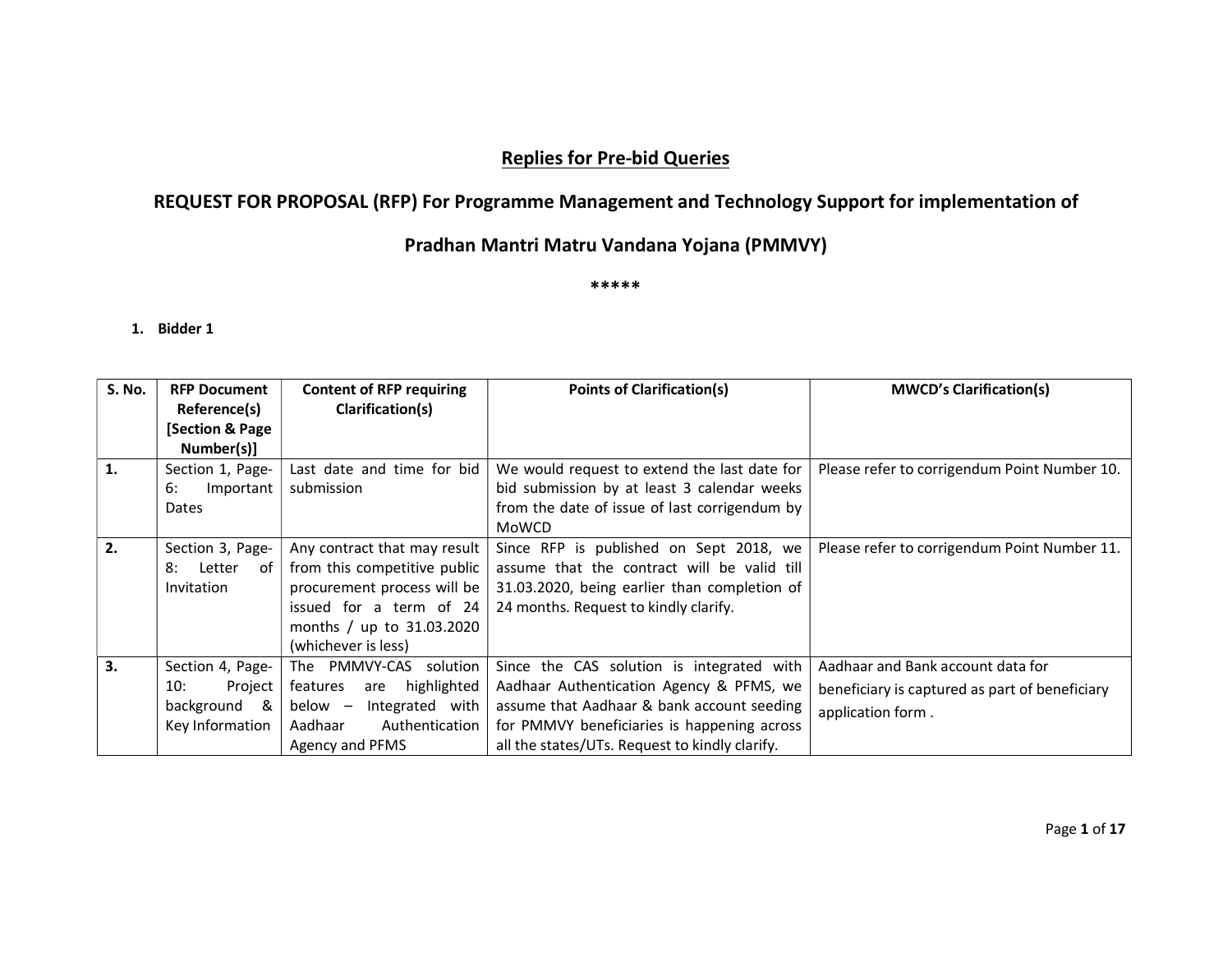| S. No. | <b>RFP Document</b>                                                                                   | <b>Content of RFP requiring</b><br>Clarification(s)                                                                                                                                      | <b>Points of Clarification(s)</b>                                                                                                                                                                                                                                                                                               | <b>MWCD's Clarification(s)</b>                                     |
|--------|-------------------------------------------------------------------------------------------------------|------------------------------------------------------------------------------------------------------------------------------------------------------------------------------------------|---------------------------------------------------------------------------------------------------------------------------------------------------------------------------------------------------------------------------------------------------------------------------------------------------------------------------------|--------------------------------------------------------------------|
|        | Reference(s)<br>[Section & Page                                                                       |                                                                                                                                                                                          |                                                                                                                                                                                                                                                                                                                                 |                                                                    |
|        | Number(s)]                                                                                            |                                                                                                                                                                                          |                                                                                                                                                                                                                                                                                                                                 |                                                                    |
| 4.     | Section 4, Page-                                                                                      | In view of this, some of the                                                                                                                                                             | We would request MoWCD to kindly let us                                                                                                                                                                                                                                                                                         | Currently the PMMVY-CAS is being integrated                        |
|        | 11:<br>Project                                                                                        | States have requested for                                                                                                                                                                | know the list of states which have requested                                                                                                                                                                                                                                                                                    | with states of Telangana and Tamil Nadu.                           |
|        | background &                                                                                          | integration of PMMVY - CAS                                                                                                                                                               | for integration of PMMVY-CAS with their                                                                                                                                                                                                                                                                                         | Discussions are on-going for Odisha.                               |
|        | Key Information                                                                                       | with<br>their State<br>level                                                                                                                                                             | State level maternity benefit software.                                                                                                                                                                                                                                                                                         |                                                                    |
|        |                                                                                                       | maternity benefit software                                                                                                                                                               |                                                                                                                                                                                                                                                                                                                                 |                                                                    |
| 5.     | Section 8, Page-<br>Resource<br>24:                                                                   | State/UT Coordinators & N.E<br><b>States Coordinator</b>                                                                                                                                 | We would request to let us know if State/UT<br>coordinators would be based out of the                                                                                                                                                                                                                                           | Please refer Section 10, Page 33 of the RFP                        |
|        | Deployment                                                                                            |                                                                                                                                                                                          | Ministry or from their respective regions.                                                                                                                                                                                                                                                                                      |                                                                    |
| 6.     | Section 9, Page-                                                                                      | TSU - Technology Support                                                                                                                                                                 | would have 2 components,<br>Since TSU                                                                                                                                                                                                                                                                                           | As per RFP                                                         |
|        | 33: Deliverables                                                                                      | Unit                                                                                                                                                                                     | Unit and Software<br>Technology<br>Mgmt.                                                                                                                                                                                                                                                                                        |                                                                    |
|        |                                                                                                       |                                                                                                                                                                                          | Maintenance & Operations, we assume this is                                                                                                                                                                                                                                                                                     |                                                                    |
|        |                                                                                                       |                                                                                                                                                                                          | referring to Technology Mgmt Unit.                                                                                                                                                                                                                                                                                              |                                                                    |
| 7.     | Section<br>14,                                                                                        | for<br>Technical<br>Payments                                                                                                                                                             | Since, Technology Support Unit would be                                                                                                                                                                                                                                                                                         | All payments are as per schedule mentioned                         |
|        | Page-36:                                                                                              | Management Unit                                                                                                                                                                          | operational along with Programme Mgmt.                                                                                                                                                                                                                                                                                          | in the RFP. No separate payments for any unit.                     |
|        |                                                                                                       |                                                                                                                                                                                          |                                                                                                                                                                                                                                                                                                                                 |                                                                    |
|        |                                                                                                       |                                                                                                                                                                                          |                                                                                                                                                                                                                                                                                                                                 |                                                                    |
|        |                                                                                                       |                                                                                                                                                                                          |                                                                                                                                                                                                                                                                                                                                 |                                                                    |
|        |                                                                                                       |                                                                                                                                                                                          |                                                                                                                                                                                                                                                                                                                                 |                                                                    |
|        | Bidder's                                                                                              | not less than Rs. 5 Crore                                                                                                                                                                | individual 5 projects.                                                                                                                                                                                                                                                                                                          |                                                                    |
|        | Eligibility                                                                                           |                                                                                                                                                                                          |                                                                                                                                                                                                                                                                                                                                 |                                                                    |
|        | Criteria                                                                                              |                                                                                                                                                                                          |                                                                                                                                                                                                                                                                                                                                 |                                                                    |
| 9.     |                                                                                                       | Technology Support Unit-                                                                                                                                                                 |                                                                                                                                                                                                                                                                                                                                 | Refer to corrigendum point number 12                               |
|        |                                                                                                       |                                                                                                                                                                                          |                                                                                                                                                                                                                                                                                                                                 |                                                                    |
|        |                                                                                                       |                                                                                                                                                                                          |                                                                                                                                                                                                                                                                                                                                 |                                                                    |
|        |                                                                                                       |                                                                                                                                                                                          |                                                                                                                                                                                                                                                                                                                                 |                                                                    |
|        |                                                                                                       |                                                                                                                                                                                          |                                                                                                                                                                                                                                                                                                                                 |                                                                    |
|        |                                                                                                       |                                                                                                                                                                                          |                                                                                                                                                                                                                                                                                                                                 |                                                                    |
| 8.     | Payment<br>Schedule<br>Section<br>31.3,<br>Page-51:<br>Section 8, Page-<br>26: Resource<br>Deployment | Management<br>Program<br>Experience- Five project of<br><b>Technology Management</b><br>Unit<br>Technical Lead, QA<br>Technology Support Unit-<br>Software Maintenance and<br>Operations | Unit, we assume this is being referred to<br>payment schedule for the Technology Support<br>Unit.<br>Would request to kindly clarify if the value of<br>Rs. 5 crore being asked for is for each of the<br>We request you to include BCA in the<br>qualifying criteria for the Technical lead, QA<br>and operations team members | Each project should have contract value of at<br>least INR 5 Crore |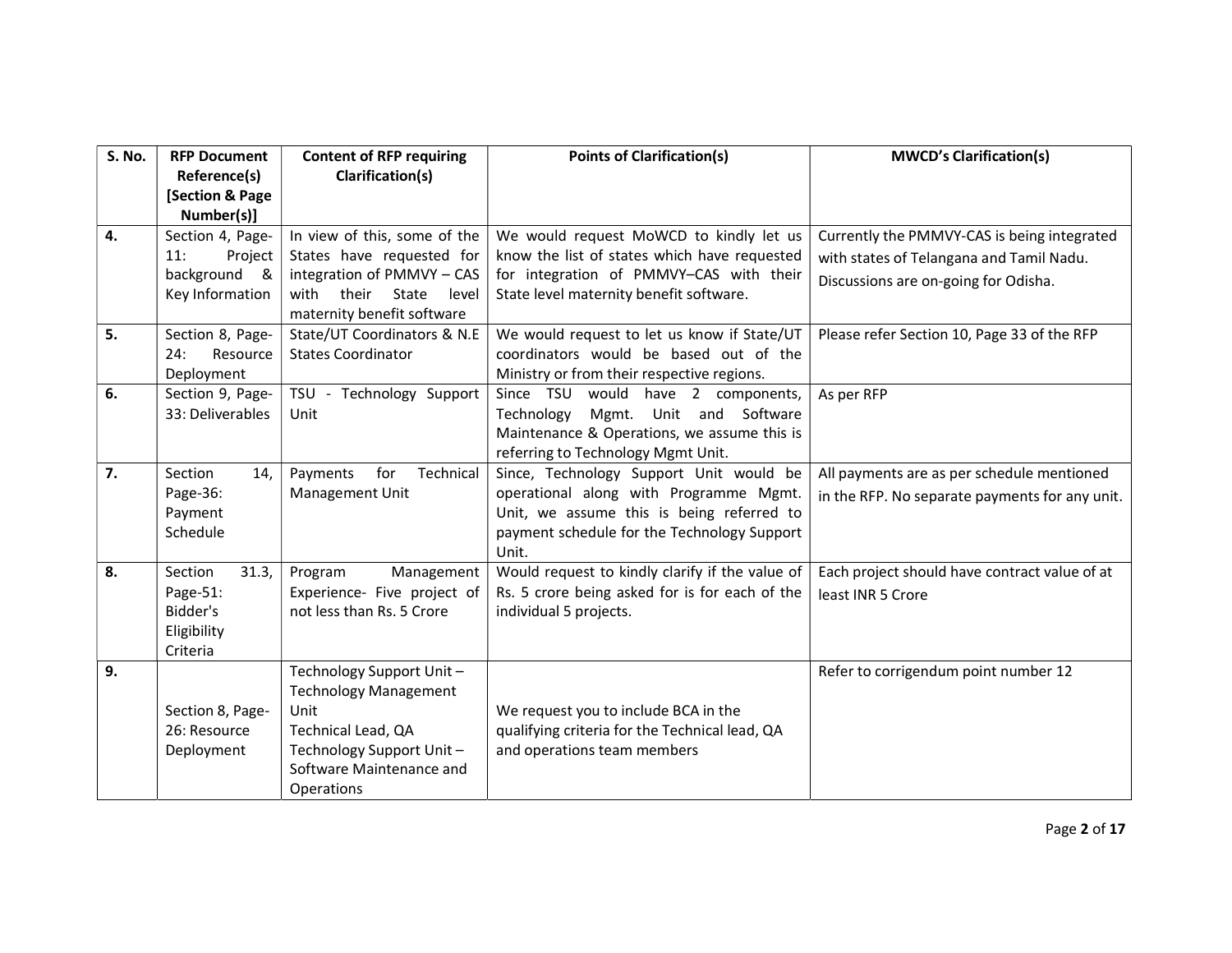| <b>S. No.</b> | <b>RFP Document</b>                                                                                                  | <b>Content of RFP requiring</b>                                                                                                                                                                                  | <b>Points of Clarification(s)</b>                                                                                                                                                                                                                                                                                                                        | <b>MWCD's Clarification(s)</b>           |
|---------------|----------------------------------------------------------------------------------------------------------------------|------------------------------------------------------------------------------------------------------------------------------------------------------------------------------------------------------------------|----------------------------------------------------------------------------------------------------------------------------------------------------------------------------------------------------------------------------------------------------------------------------------------------------------------------------------------------------------|------------------------------------------|
|               | Reference(s)                                                                                                         | Clarification(s)                                                                                                                                                                                                 |                                                                                                                                                                                                                                                                                                                                                          |                                          |
|               | [Section & Page<br>Number(s)]                                                                                        |                                                                                                                                                                                                                  |                                                                                                                                                                                                                                                                                                                                                          |                                          |
| 10.           | Section<br>31.4,<br>Page-53:<br><b>Bidders</b><br>&<br>Technical<br>Functional<br>Evaluation                         | <b>General Query</b>                                                                                                                                                                                             | We would request MoWCD to give due<br>weightage to projects from multilateral<br>funding agencies like World Bank, UN, ADB etc<br>in the evaluation criteria.                                                                                                                                                                                            | Refer to corrigendum point number 13     |
| 11.           | 31.6,<br>Section<br>56:<br>Page<br>Combined<br>and<br><b>Final Evaluation</b>                                        | The overall score will be<br>calculated<br>follows:<br>as<br>$Bn = 0.80*Tn + 0.20*Fn$                                                                                                                            | We would request to kindly change the overall<br>evaluation to 70 (Technical):30 (Financial)                                                                                                                                                                                                                                                             | As per RFP                               |
| 12.           | Section 31.6,<br>Page 56:<br>Combined and<br><b>Final Evaluation</b>                                                 | The score for Technical<br>Presentation is 35 marks                                                                                                                                                              | We would request you to reduce the<br>subjective scoring for technical presentation<br>to 10. Also, request you to distribute the<br>remaining 25 marks in objective scoring<br>parameters.                                                                                                                                                              | As per RFP                               |
| 13.           | Section 31.4<br>Page-54,55:<br><b>Bidders</b><br><b>Technical &amp;</b><br>Functional<br>Evaluation                  | Resource profile (35 marks)<br>and CV evaluation (25<br>marks)                                                                                                                                                   | We request you to reduce the resource profile<br>score to 25 and distribute the remaining 10<br>marks in other objective score parameters.                                                                                                                                                                                                               | Please refer to corrigendum Point No. 1. |
| 14.           | Section 9, Page<br>33,<br>Deliverables,<br>point 17 and<br>Section 14, Page<br>36,<br>Payment<br>Schedule point<br>4 | Deliverable: Go-Live of the<br>software<br>with<br>enhancements (T+6),<br>Payment Schedule: Go-Live<br>the<br>software<br>of<br>enhancements (T+6) to be<br>done within 3 months from<br>the start of engagement | Kindly confirm our interpretation of the<br>frequency from both sections. Deliverables:<br>The Go-Live with enhancement would be at<br>end of six months from start of project.<br>However, the payment would be quarterly. So<br>for the above mentioned deliverable there<br>would be two payment milestones achieved at<br>T+3 months and T+6 months. | Please refer to Corrigendum Point No. 2. |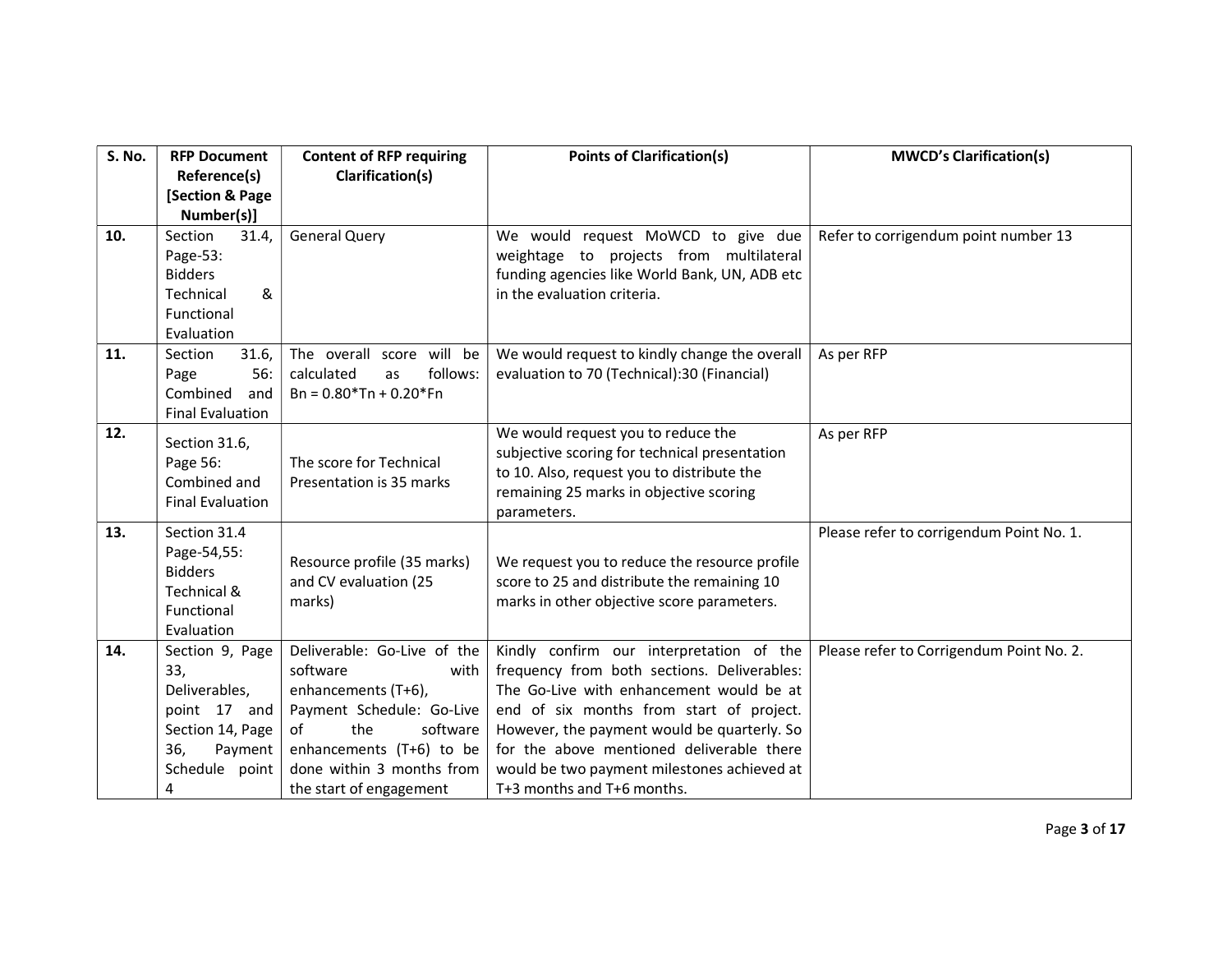| <b>S. No.</b> | <b>RFP Document</b><br>Reference(s)<br>[Section & Page<br>Number(s)]             | <b>Content of RFP requiring</b><br>Clarification(s)                                                                                                                                                                     | <b>Points of Clarification(s)</b>                                                                                                                                                                                                                                                                                                                      | <b>MWCD's Clarification(s)</b>                                                                                                                                                                                                                                           |
|---------------|----------------------------------------------------------------------------------|-------------------------------------------------------------------------------------------------------------------------------------------------------------------------------------------------------------------------|--------------------------------------------------------------------------------------------------------------------------------------------------------------------------------------------------------------------------------------------------------------------------------------------------------------------------------------------------------|--------------------------------------------------------------------------------------------------------------------------------------------------------------------------------------------------------------------------------------------------------------------------|
| 15.           | Section 31.3,<br>Page-51:<br>Bidder's<br>Eligibility<br>Criteria                 | Certification ISO 9000/9001                                                                                                                                                                                             | We request you to kindly include CMMI 5<br>certification as part of eligibility criteria. This<br>project has a large component of software<br>services and proven capability of CMMI 5 is<br>required. We also request you to add it to<br>functional and technical evaluation for at least<br>5 marks.                                               | As per RFP                                                                                                                                                                                                                                                               |
| 16.           | Section 9, Page<br>33,<br>Deliverables,<br>point 17                              | Deliverable: Go-Live of the<br>software<br>with<br>enhancements                                                                                                                                                         | Is there any requirement of development of a<br>new production environment? If yes, kindly<br>confirm on the following: i) What is the<br>platform for new development ii) Would<br>legacy systems be required to redevelop iii)<br>Would migration of legacy data be required?                                                                        | No. However, if the bidder wants to change<br>the platform, they may do without any<br>disruption of business OR additional cost to<br>the Ministry.                                                                                                                     |
| 17.           | Page 12, Section<br>6.1.1.6 Page 18<br>Infrastructure<br>Monitoring<br>pt<br>(e) | Hosting on NIC and future<br>for<br>DC/DR<br>plans<br>procurement by<br>Ministry,<br>Design the ToR for the<br>selection of<br>Agency<br>to<br>and<br>design<br>setup<br>the<br>dedicated DC/DR or any<br>other service | We would confirm that only ToR would be<br>part of the Infrastructure delivery, the<br>activities of procurement and setup would be<br>done by the ministry and any activity related<br>to migration of the NIC system to DC/DR<br>would not be part of current scope of work                                                                          | The Ministry is in the process of procurement<br>of hardware. However, the migration of the<br>software application and the associated<br>software to the new infrastructure will be the<br>responsibility of the selected vendor under<br>this RFP (RFP for PMU & TSU). |
| 18.           | 26<br>Page<br>Technology<br>Management<br>Unit                                   | Resourcing for TMU                                                                                                                                                                                                      | Based on our assessment on the complexity of<br>work, we request you to increase the number<br>of resource deployment on development and<br>maintenance unit with following skill sets - i)<br>Security Tester ii) Performance and load<br>Tester iii) DB developer (to tune queries) iv)<br>Devops (2) for continous integration during<br>deployment | As per RFP                                                                                                                                                                                                                                                               |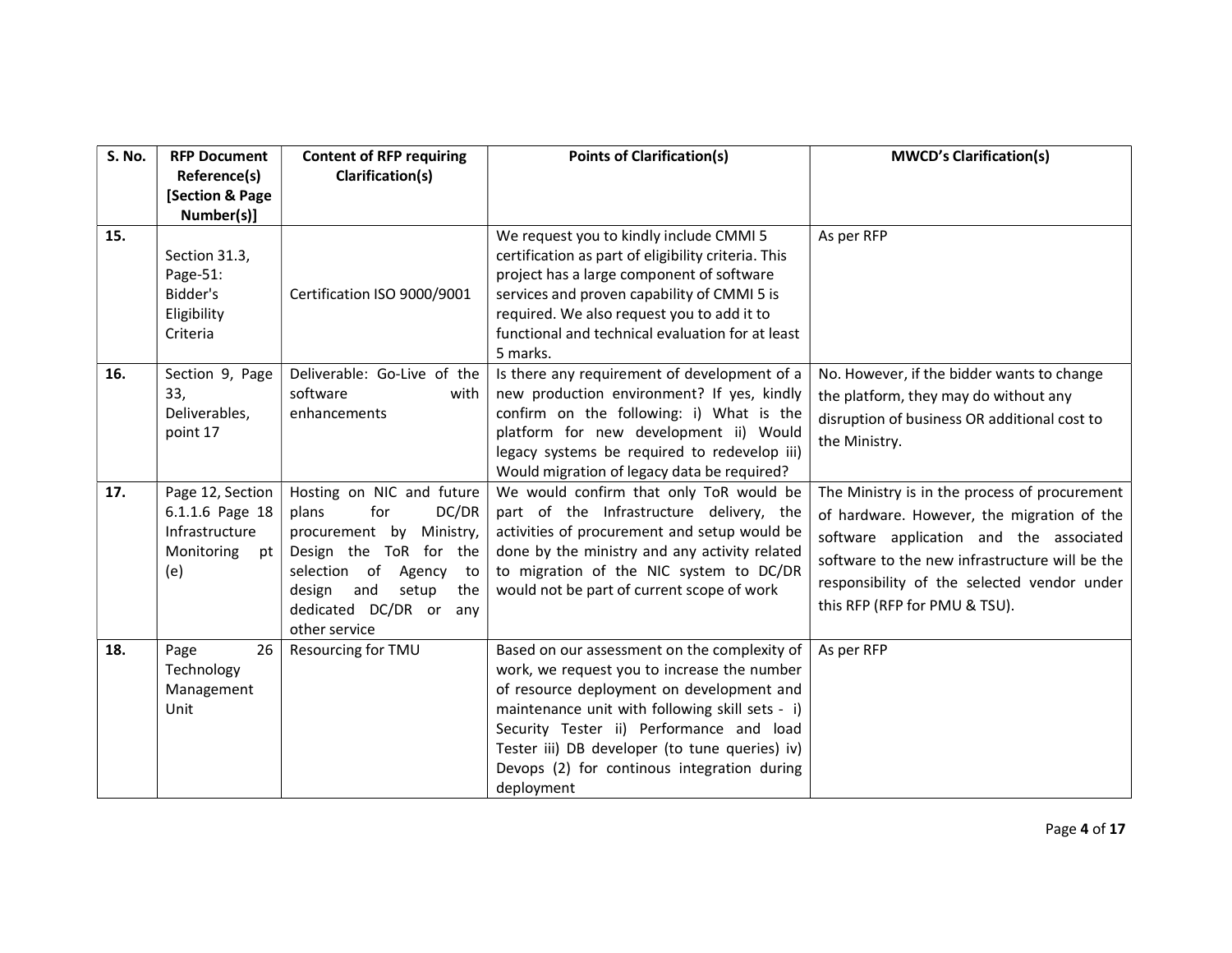| <b>S. No.</b> | <b>RFP Document</b><br>Reference(s)<br><b>Section &amp; Page</b><br>Number(s)] | <b>Content of RFP requiring</b><br>Clarification(s) | <b>Points of Clarification(s)</b>                                                                                                                                                                                                                                                                                                                                                                                                                                                                                                                                                                                                                                                                                                                                                                                                                                                                                                                                                                       | <b>MWCD's Clarification(s)</b>   |
|---------------|--------------------------------------------------------------------------------|-----------------------------------------------------|---------------------------------------------------------------------------------------------------------------------------------------------------------------------------------------------------------------------------------------------------------------------------------------------------------------------------------------------------------------------------------------------------------------------------------------------------------------------------------------------------------------------------------------------------------------------------------------------------------------------------------------------------------------------------------------------------------------------------------------------------------------------------------------------------------------------------------------------------------------------------------------------------------------------------------------------------------------------------------------------------------|----------------------------------|
| 19.           | 57,<br>Page<br>Consortium<br>pt<br>(d)                                         | Limitation of Liability                             | May we request you to please add the<br>following<br>clause<br><b>RFP</b><br>to<br>"The Client (and any others for whom Services<br>are provided) shall not recover from EY, in<br>contract or tort, under statute or otherwise,<br>any amount with respect to loss of profit, data<br>or goodwill, or any other consequential,<br>incidental, indirect, punitive or special<br>damages in connection with claims arising out<br>of this Agreement or otherwise relating to the<br>Services, whether or not the likelihood of such<br>loss or damage was contemplated. The Client<br>(and any others for whom Services are<br>provided) shall not recover from EY, in<br>contract or tort, including indemnification<br>obligations under this contract, under statute<br>or otherwise, aggregate damages in excess of<br>the fees actually paid for the Services that<br>directly caused the loss in connection with<br>claims arising out of this Agreement or<br>otherwise relating to the Services" | Refer to Corrigendum Point No. 4 |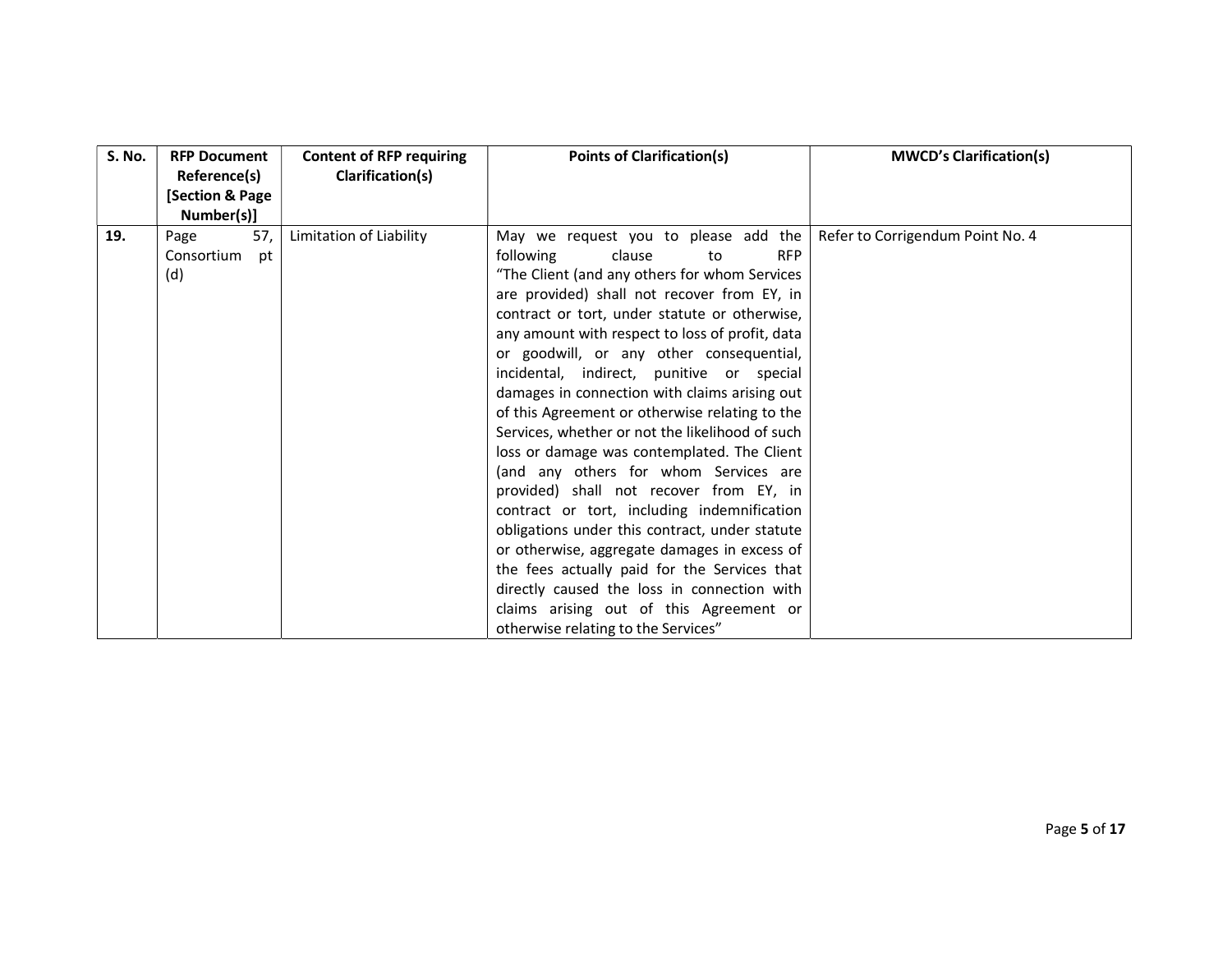| <b>S. No.</b> | <b>RFP Document</b><br>Reference(s)<br>[Section & Page<br>Number(s)] | <b>Content of RFP requiring</b><br>Clarification(s) | <b>Points of Clarification(s)</b>                                                                                                                                                                                                                                                                                                                                                                                                                                                                                                                                                                                                                                                                                 | <b>MWCD's Clarification(s)</b>   |
|---------------|----------------------------------------------------------------------|-----------------------------------------------------|-------------------------------------------------------------------------------------------------------------------------------------------------------------------------------------------------------------------------------------------------------------------------------------------------------------------------------------------------------------------------------------------------------------------------------------------------------------------------------------------------------------------------------------------------------------------------------------------------------------------------------------------------------------------------------------------------------------------|----------------------------------|
| 20.           | Reports                                                              | <b>NA</b>                                           | May we request you to please add the<br>following<br>clause<br>to<br><b>RFP</b><br>"Any information, advice, recommendations<br>or other content of any reports, presentations<br>or other communications EY provide under<br>this Agreement ("Reports"), other than<br>Client's Information, are for Client's internal<br>use only (consistent with the purpose of the<br>particular Services) including Client's board of<br>directors, its audit committee, or its statutory<br>auditors and not for disclosure externally<br>outside your organization. Client may not rely<br>on any draft Report and EY shall not be<br>required to update its Final Report"                                                | As per RFP                       |
| 21.           | Intellectual<br><b>Property Rights</b>                               | <b>NA</b>                                           | May we request you to please add the<br>following<br>clause<br><b>RFP</b><br>to<br>"EY may use data, software, designs, utilities,<br>tools,<br>models,<br>systems<br>and<br>other<br>methodologies and know-how ("Materials")<br>that EY own in performing the Services.<br>Notwithstanding the delivery of any Reports,<br>EY retain all intellectual property rights in the<br>Materials (including any improvements or<br>knowledge developed while performing the<br>Services), and in any working papers that EY<br>compile and retain in connection with the<br>Services (but not Client Information reflected<br>in them). Upon payment for the Services,<br>Client may use any Materials included in the | Refer to Corrigendum Point No. 5 |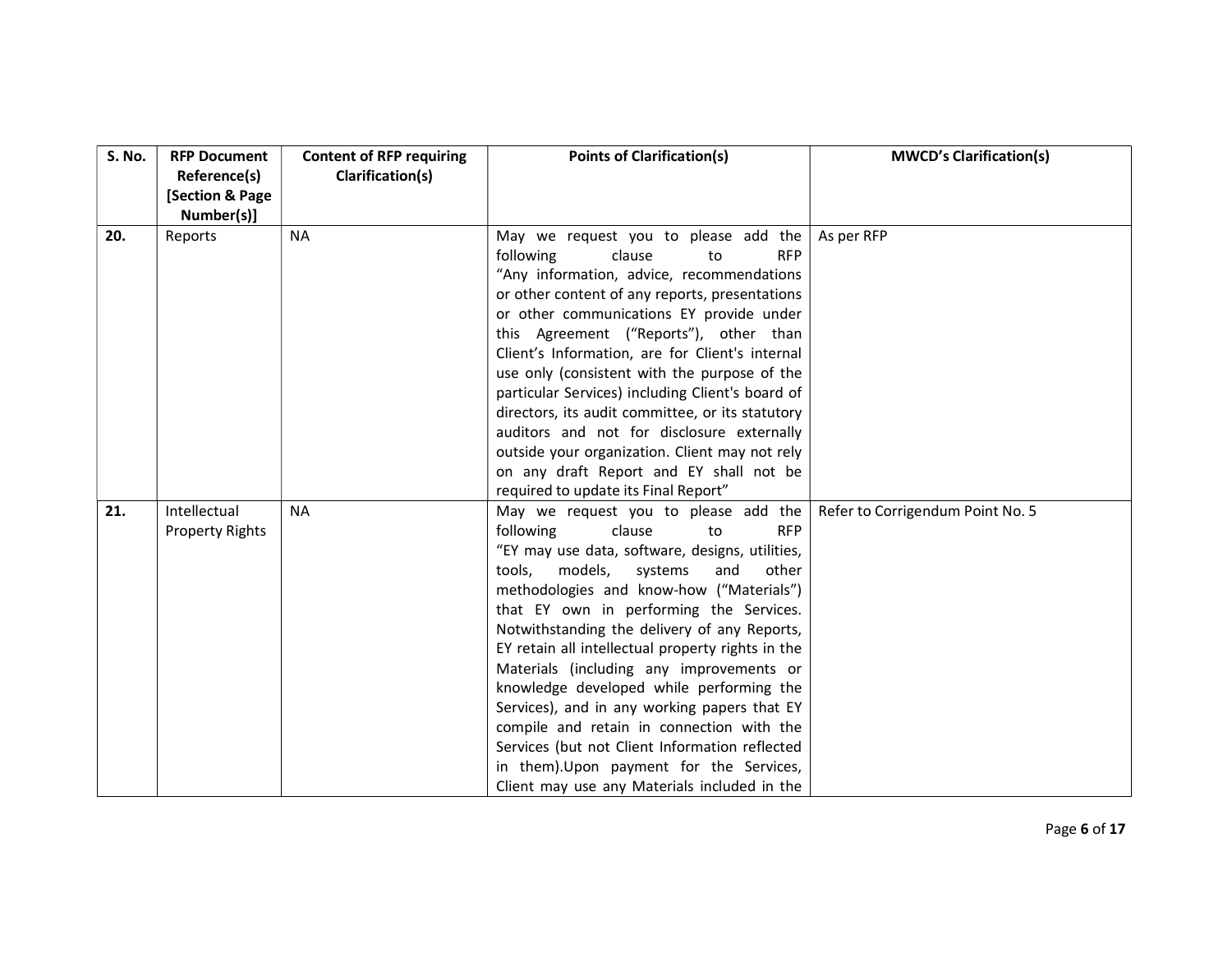| <b>S. No.</b> | <b>RFP Document</b><br>Reference(s)<br><b>Section &amp; Page</b><br>Number(s)]          | <b>Content of RFP requiring</b><br>Clarification(s) | <b>Points of Clarification(s)</b>                                                                                                                                                                                                                                                                                                                                                                                                                                                                                                                                                                                                                                                                                                                                | <b>MWCD's Clarification(s)</b> |
|---------------|-----------------------------------------------------------------------------------------|-----------------------------------------------------|------------------------------------------------------------------------------------------------------------------------------------------------------------------------------------------------------------------------------------------------------------------------------------------------------------------------------------------------------------------------------------------------------------------------------------------------------------------------------------------------------------------------------------------------------------------------------------------------------------------------------------------------------------------------------------------------------------------------------------------------------------------|--------------------------------|
|               |                                                                                         |                                                     | Reports, as well as the Reports themselves as<br>permitted by this Agreement"                                                                                                                                                                                                                                                                                                                                                                                                                                                                                                                                                                                                                                                                                    |                                |
| 22.           | Client to assign<br>qualified<br>a<br>to<br>person<br>the<br>oversee<br><b>Services</b> | <b>NA</b>                                           | The Client is responsible for all management<br>decisions relating to the services, the use or<br>implementation of the output of the services<br>and for determining whether the services are<br>appropriate for your purposes. The Client shall<br>provide (or cause others to provide) to us,<br>promptly, the information, resources, and<br>assistance (including access to records,<br>systems, premises and people) that we<br>reasonably require to perform the services. To<br>the best of your knowledge, all information<br>provided by you or your behalf (Client<br>information) will be accurate and complete in<br>all material respects. The provisions of client<br>information to us will not infringe any<br>copyright or third party rights. | As per RFP                     |
| 23.           | Subcontracting                                                                          | <b>NA</b>                                           | May we request you to please add the<br>clause<br>following<br>to<br><b>RFP</b><br>"EY may subcontract portions of the Services<br>to any of its network firms (being such firms<br>that are part of any network of professional                                                                                                                                                                                                                                                                                                                                                                                                                                                                                                                                 | As per RFP                     |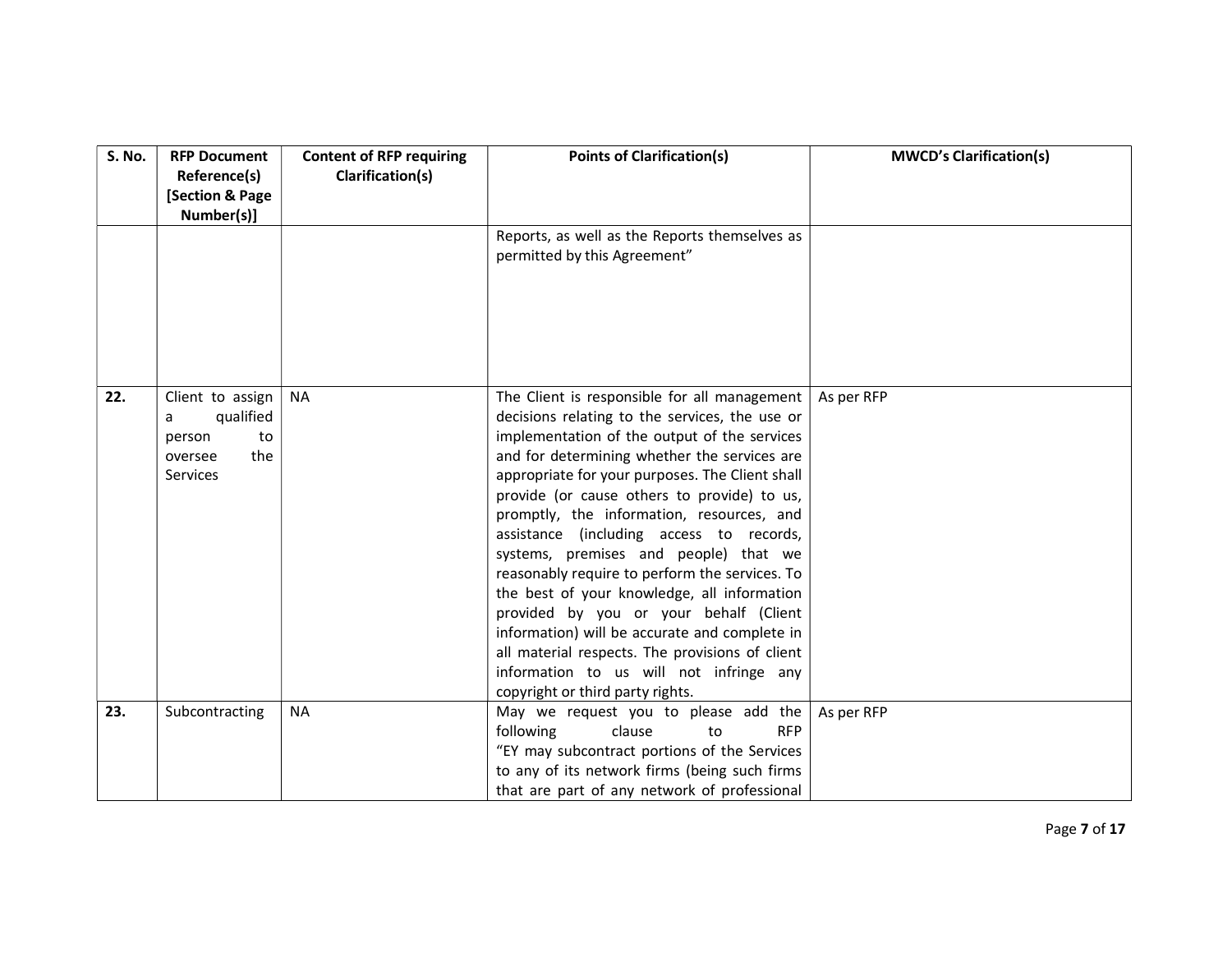| <b>S. No.</b> | <b>RFP Document</b><br>Reference(s)<br>[Section & Page<br>Number(s)] | <b>Content of RFP requiring</b><br>Clarification(s) | <b>Points of Clarification(s)</b>                                                                                                                                                                                                                                                                                                                                                                                    | <b>MWCD's Clarification(s)</b> |
|---------------|----------------------------------------------------------------------|-----------------------------------------------------|----------------------------------------------------------------------------------------------------------------------------------------------------------------------------------------------------------------------------------------------------------------------------------------------------------------------------------------------------------------------------------------------------------------------|--------------------------------|
|               |                                                                      |                                                     | firms to which EY are deemed, either by any<br>contract, law or professional regulation, to be<br>a participant network member; hereinafter,<br>"Network Firm(s)"), as well as to other service<br>providers, who may deal with you directly.<br>Nevertheless, EY alone will be responsible to<br>the Client for the Reports, the performance of<br>the Services, and our other obligations under<br>this Agreement" |                                |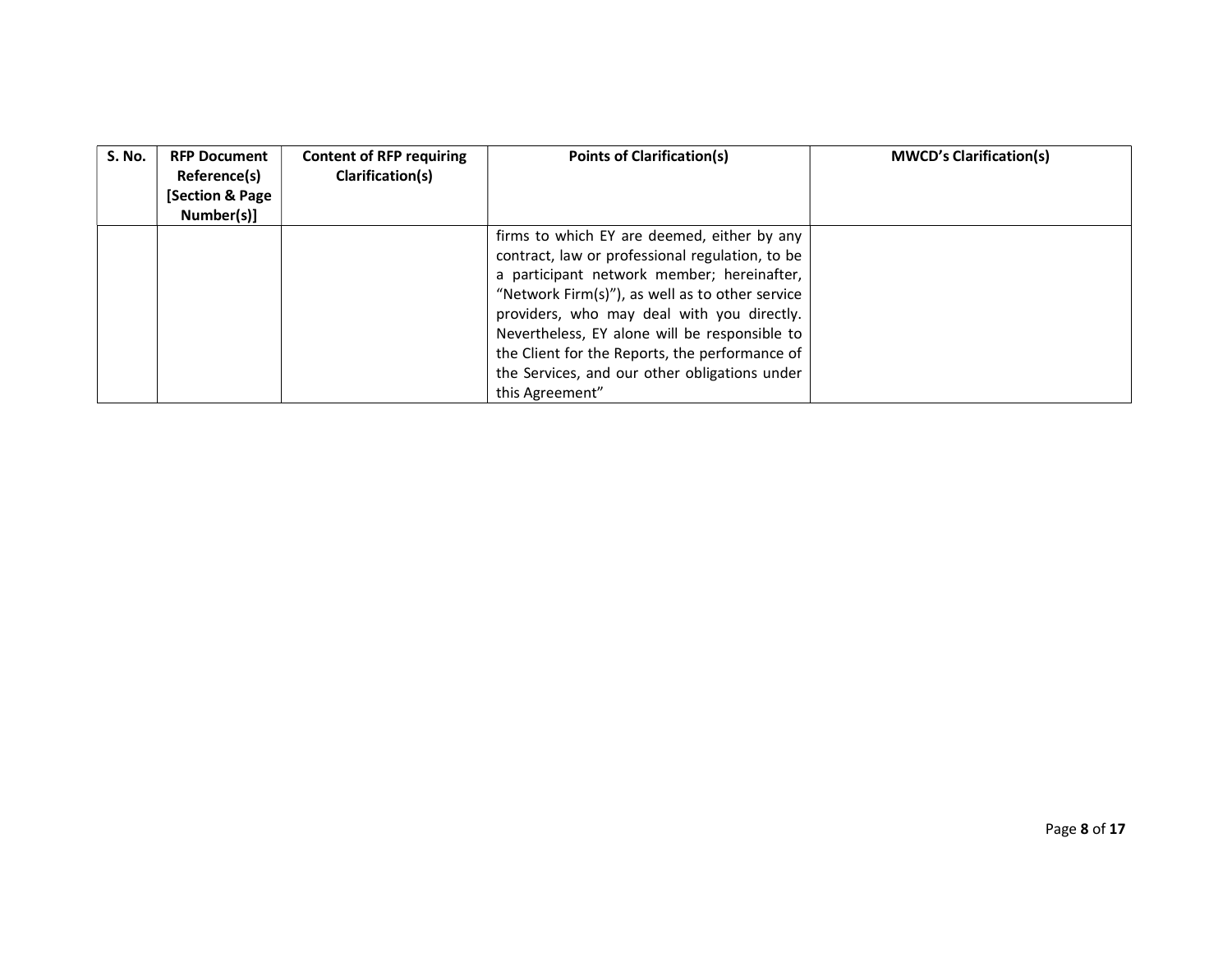| #              | <b>RFP Document</b><br>Reference(s)<br>(Section & Page)<br>Number(s) | <b>Content of RFP requiring</b><br>Clarification(s)                                                                                                                                                                                                                                                                                                            | <b>Points of Clarification</b>                                                                                                                                                                                                                                                           | <b>MWCD's Clarification(s)</b>           |
|----------------|----------------------------------------------------------------------|----------------------------------------------------------------------------------------------------------------------------------------------------------------------------------------------------------------------------------------------------------------------------------------------------------------------------------------------------------------|------------------------------------------------------------------------------------------------------------------------------------------------------------------------------------------------------------------------------------------------------------------------------------------|------------------------------------------|
| 1              | Section 31.3, Point 4,<br>Page No. 50                                | Sales<br>Turnover<br>Annual<br>generated<br>from consultancy services of<br>Prime<br>bidder during each of the<br>last<br>three<br>financial years (as per the<br>published<br>Balance<br>last<br>sheets), should be at least<br>Rs. 75 Crores (Rupees one<br>Hundred Crores).                                                                                 | Annual sales turnover should<br>be atleast 75 crores but the<br>same is mentioned as 100<br>crores in words.                                                                                                                                                                             | Please refer to Corrigendum Point No. 3. |
| $\overline{2}$ | Section 10, Page 33                                                  | the<br>The services<br>from<br>selected agency shall have to<br>be delivered through a<br>model.<br>All<br>onsite<br>the<br>personnel<br>of<br>resource<br>Program Management Unit<br>(PMU)) as well as Technical<br>Support Unit (TSU) should be<br>based in the Ministry at their<br>premises at New Delhi or at<br>any place as decided by the<br>Ministry. | We understand that our<br>Technical Support Unit -<br>Software Maintenance and<br>Operations (SMO) team can<br>be based out of vendor<br>premises i.e. their own<br>software<br>management<br>centre as that's where<br>development environment<br>will be available. Kindly<br>confirm. | As per the RFP                           |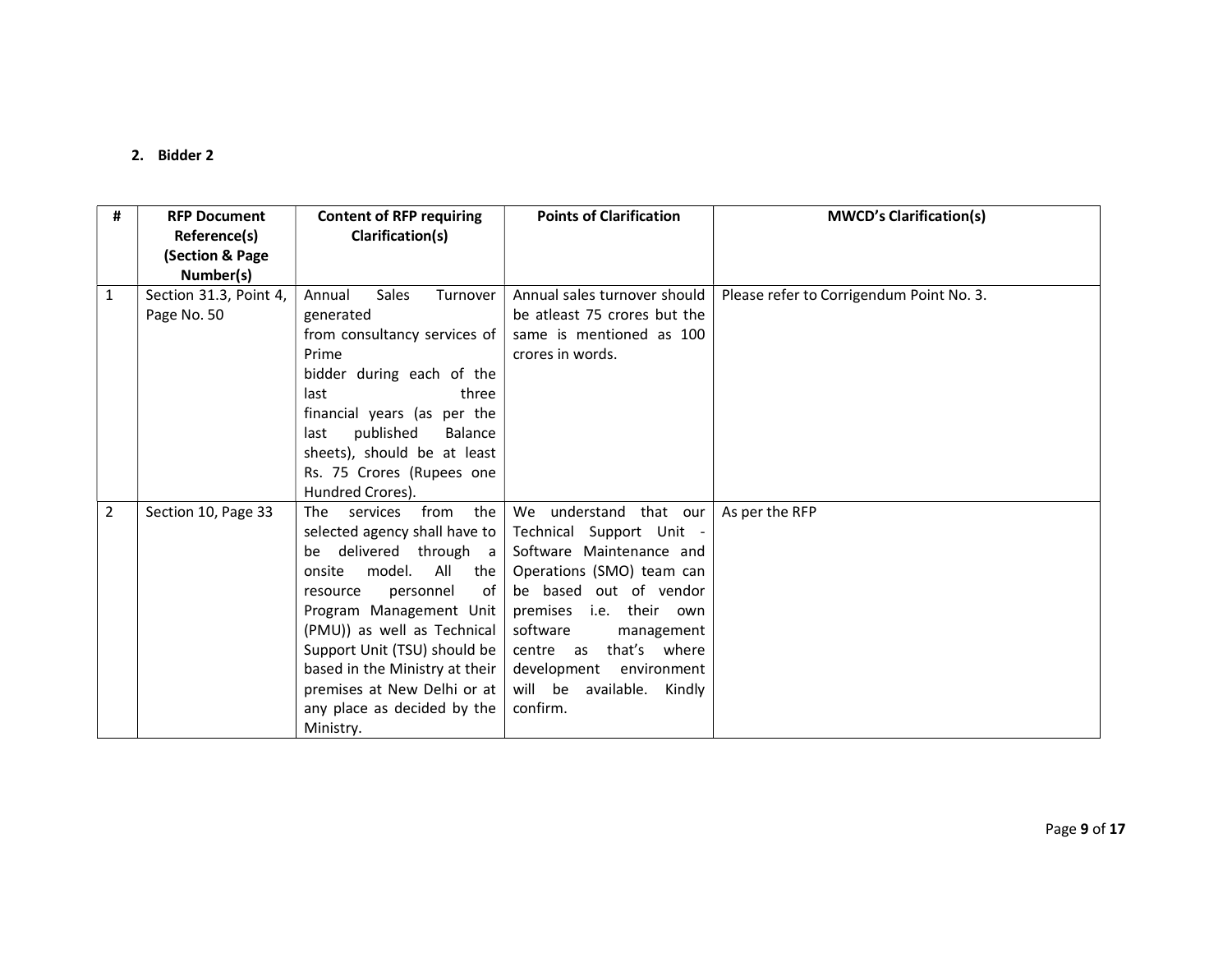| # | <b>RFP Document</b><br>Reference(s)<br>(Section & Page<br>Number(s) | <b>Content of RFP requiring</b><br>Clarification(s)                                                                                                                                                                                                                                                                                                                                                                                                                                                                         | <b>Points of Clarification</b>                                                                                        | <b>MWCD's Clarification(s)</b>    |
|---|---------------------------------------------------------------------|-----------------------------------------------------------------------------------------------------------------------------------------------------------------------------------------------------------------------------------------------------------------------------------------------------------------------------------------------------------------------------------------------------------------------------------------------------------------------------------------------------------------------------|-----------------------------------------------------------------------------------------------------------------------|-----------------------------------|
| 3 | Section 31.4, Point<br>A1, Page 52                                  | bidder should<br>The<br>have<br>experience in executing large<br>PMU projects as Consultants<br>in India with order value<br>more than Rs. 5 crore from<br>Consultancy                                                                                                                                                                                                                                                                                                                                                      | The<br>projects<br>executed<br>outside India with value<br>more than Rs. 5 crore can be<br>included under this point? | As per RFP                        |
| 4 | Section 31.4; Page 53<br>and 54                                     | Total marks allotted<br>for<br>'Resource Profile' is<br>35.<br>Although when we add the<br>marks allotted to each team<br>namely<br>Programme<br>Team-10.5<br>Management<br>marks<br>Technology<br>Management<br>Unit-Technology<br>Support<br>Marks<br>Unit-<br>8<br>Technology<br>Management<br>Software<br>Unit<br>$\overline{\phantom{m}}$<br>Maintenance<br>and<br>6.5<br>Operations-<br>Marks<br>These add up to only 25<br>Marks.<br>Hence there is a gap of 10<br>Marks that is not defined in<br>the RFP document. | Kindly address the gap of 10<br>marks.                                                                                | Refer to Corrigendum Point No. 1. |
| 5 | Section 8.A.A1, Page<br>24                                          | from<br>Tier<br><b>MBA</b><br>1<br>Management                                                                                                                                                                                                                                                                                                                                                                                                                                                                               | Kindly define MBA Tier-1<br>Colleges                                                                                  | Refer to corrigendum point No. 6  |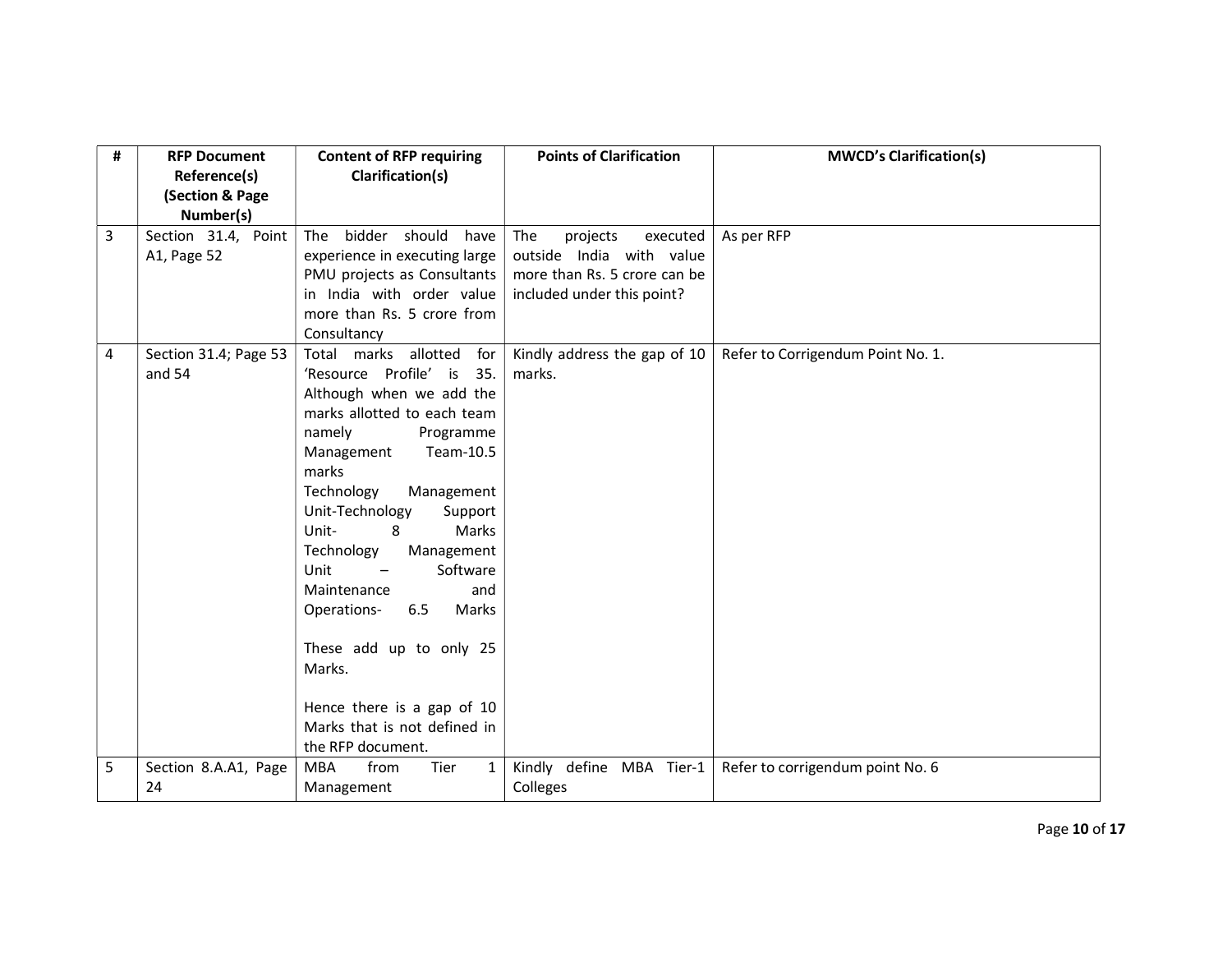| #  | <b>RFP Document</b><br>Reference(s)<br>(Section & Page | <b>Content of RFP requiring</b><br>Clarification(s)                                                                                          | <b>Points of Clarification</b>                                                                                                                                                                                                                                                                                    | <b>MWCD's Clarification(s)</b>                                                                                                                                                                                                                                        |
|----|--------------------------------------------------------|----------------------------------------------------------------------------------------------------------------------------------------------|-------------------------------------------------------------------------------------------------------------------------------------------------------------------------------------------------------------------------------------------------------------------------------------------------------------------|-----------------------------------------------------------------------------------------------------------------------------------------------------------------------------------------------------------------------------------------------------------------------|
|    | Number(s)                                              | Institute                                                                                                                                    |                                                                                                                                                                                                                                                                                                                   |                                                                                                                                                                                                                                                                       |
|    |                                                        |                                                                                                                                              |                                                                                                                                                                                                                                                                                                                   |                                                                                                                                                                                                                                                                       |
| 6  | Section 5, Terms of<br>Reference/ Scope of<br>Work     |                                                                                                                                              | In case there is a change in<br>hardware or data center of<br>application.<br>the<br>Kindly<br>confirm<br>who<br>will<br>be<br>responsible for migration of<br>current software with its<br>data to the new data centre<br>installation<br>and<br>of<br>environmental software like<br>OS, db, antivirus,<br>load | The Ministry is in the process of procurement of<br>hardware. However, the migration of the software<br>application and the associated software to the new<br>infrastructure will be the responsibility of the selected<br>vendor under this RFP (RFP for PMU & TSU). |
|    |                                                        |                                                                                                                                              | balancer etc.?                                                                                                                                                                                                                                                                                                    |                                                                                                                                                                                                                                                                       |
| 7  | Section 8.B.B2, Page<br>26                             | Experience with front-end<br>technology stack including<br>HTML 5, CSS3, JavaScript and<br>UI Frameworks such as React<br>and/or Angular 1.x | These skill set or technology<br>experience is not required<br>for a functional software<br>management<br>resource.<br>Request you to please<br>this<br>requirement<br>remove<br>from functional software<br>management profile (B2)                                                                              | Please refer to Corrigendum Point No. 7.                                                                                                                                                                                                                              |
| 8. | Section 8.A.A2<br>&<br>Section 8.A.A3                  | /MBA<br>from<br>B.Tech.<br>a<br>reputed institute                                                                                            | Kindly add equivalent degree<br>in Social Sciences along with<br>B.Tech. /MBA since social<br>sector degree is relevant to<br>the work profile.                                                                                                                                                                   | Please refer to Corrigendum Point No. 8.                                                                                                                                                                                                                              |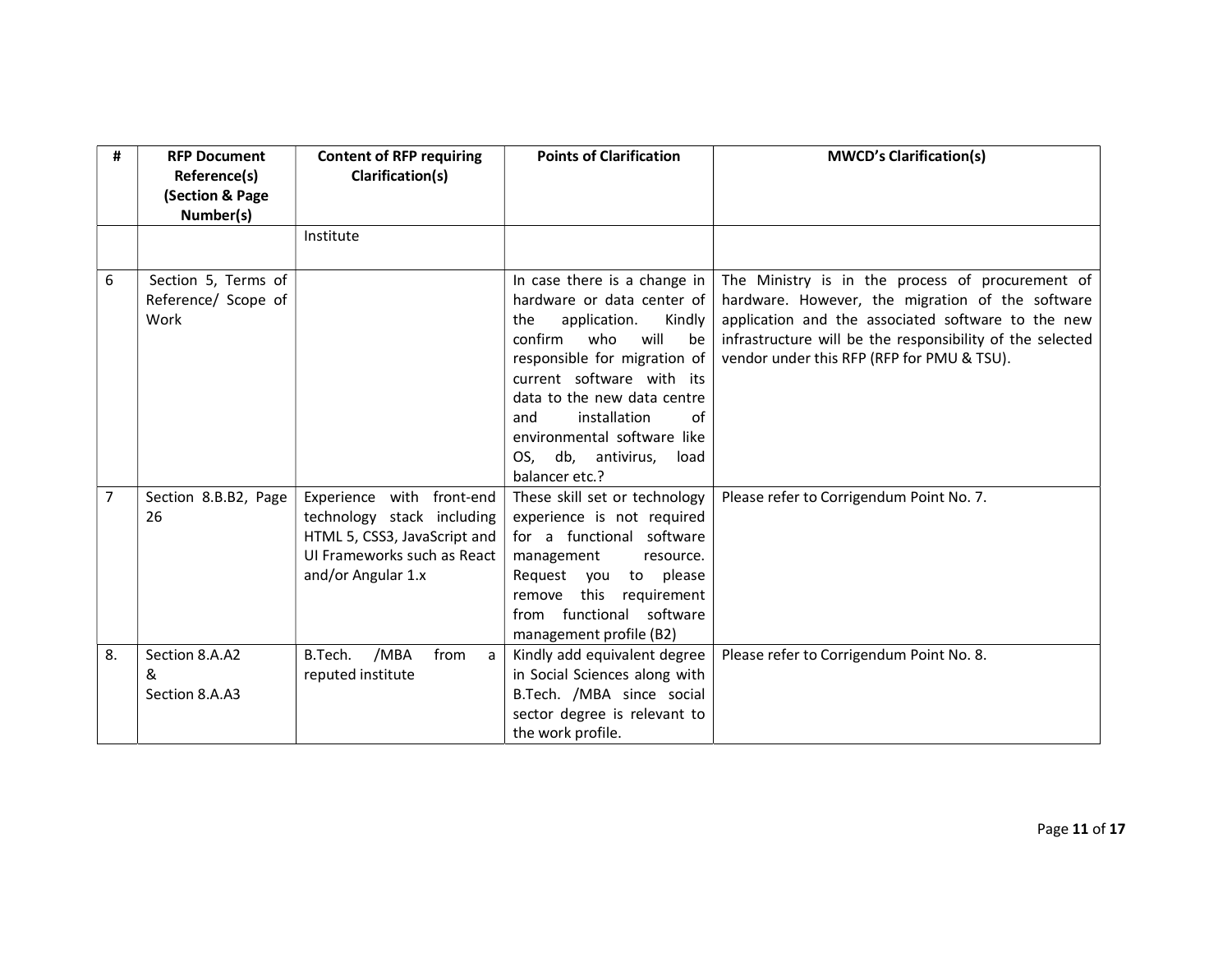| #  | <b>RFP Document</b><br>Reference(s)<br>(Section & Page<br>Number(s) | <b>Content of RFP requiring</b><br>Clarification(s)                                                                                                                | <b>Points of Clarification</b>                                                                                                                                                                                                                                | <b>MWCD's Clarification(s)</b>           |
|----|---------------------------------------------------------------------|--------------------------------------------------------------------------------------------------------------------------------------------------------------------|---------------------------------------------------------------------------------------------------------------------------------------------------------------------------------------------------------------------------------------------------------------|------------------------------------------|
| 9. | Section 8.A.A5                                                      | B.Tech. /MBA from a<br>$\bullet$<br>reputed institute<br>More than 5 years of<br>$\bullet$<br>work<br>experience<br>with experience in<br>Government<br>Consulting | Kindly<br>add<br>$\bullet$<br>equivalent degree in<br>Statistics along with<br>B.Tech. /MBA since it<br>is relevant to the<br>work profile.<br>Kindly amend<br>the<br>$\bullet$<br>experience<br>to<br>relevant<br>work<br>experience of more<br>than 3 years | Please refer to Corrigendum Point No. 9. |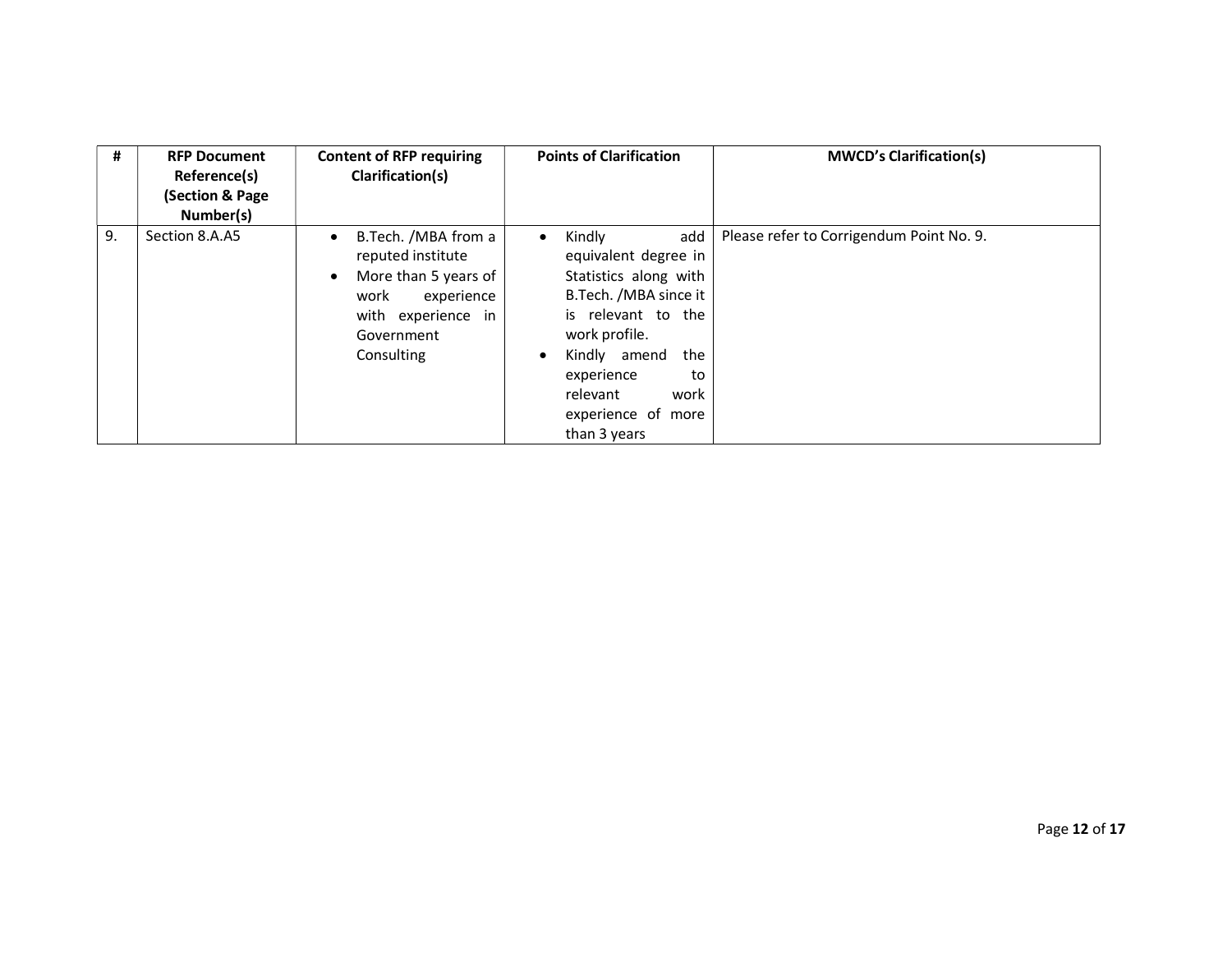| SI.                            | <b>RFP Document</b>                                                                                      | <b>Content of RFP requiring</b>                                                                                                                                                                                                                                                                                                                                                                                                                                                                                                                                                                                                                                                                                        | <b>Points of Clarification</b>                                                                                                                                                                                                                                                                                                                                                                                                                                                                                                                         | <b>MWCD's Clarification(s)</b>                                                                                                                                                                                                 |
|--------------------------------|----------------------------------------------------------------------------------------------------------|------------------------------------------------------------------------------------------------------------------------------------------------------------------------------------------------------------------------------------------------------------------------------------------------------------------------------------------------------------------------------------------------------------------------------------------------------------------------------------------------------------------------------------------------------------------------------------------------------------------------------------------------------------------------------------------------------------------------|--------------------------------------------------------------------------------------------------------------------------------------------------------------------------------------------------------------------------------------------------------------------------------------------------------------------------------------------------------------------------------------------------------------------------------------------------------------------------------------------------------------------------------------------------------|--------------------------------------------------------------------------------------------------------------------------------------------------------------------------------------------------------------------------------|
| No.                            | <b>Reference(s) (Section</b>                                                                             | Clarification(s)                                                                                                                                                                                                                                                                                                                                                                                                                                                                                                                                                                                                                                                                                                       |                                                                                                                                                                                                                                                                                                                                                                                                                                                                                                                                                        |                                                                                                                                                                                                                                |
|                                | & Page Number(s)                                                                                         |                                                                                                                                                                                                                                                                                                                                                                                                                                                                                                                                                                                                                                                                                                                        |                                                                                                                                                                                                                                                                                                                                                                                                                                                                                                                                                        |                                                                                                                                                                                                                                |
| $\mathbf{1}$<br>$\overline{2}$ | 7.1.2<br>Software<br>Maintenance<br>and<br>Operations (SMO)<br>Page 12 of 94 a)<br><b>Current Status</b> | The source code for the<br>PMMVY-CAS<br>application<br>along with a Knowledge<br>Transfer (KT) for a period of<br>4 weeks shall be provided by<br>the SDA.<br>Maintain and support the<br>PMMVY-CAS<br>application<br>ensuring timely bug-fixing,<br>and<br>master<br>data<br>user<br>verifying<br>update,<br>and<br>generating reports, provide<br>training on new changes or<br>entire system as per the<br>requirement.<br>• Design the IT roadmap and<br>for<br>the<br>plan<br>improvement/enhancement<br>s required in the functional<br>features for the PMMVY-CAS<br>consolidate<br>and<br>the<br>requirements thereon.<br>• Develop the software as<br>per the requirement and IT<br>Roadmap and implement the | The<br>project requires a<br>diverse range of skill sets at<br>the National level due to the<br>wide spectrum of activities.<br>Requesting to Extend the KT<br>for a period of 8 weeks<br>Please<br>provide<br>more<br>information on 1. Software<br>Technology stack used to<br>develop<br>current<br><b>CAS</b><br>Application 2. Database used<br>(oracle/sql etc) 3. Web<br>server etc this will help us in<br>understanding<br>the<br>consultant requirement on<br>specific technology areas<br>and appropriately arrive at<br>per month charges. | As per RFP<br>The required details are as under:<br>Software Technology stack used to develop current<br><b>CAS Application:</b><br>a) C# Language<br>.Net Framework<br>b)<br>Database used: mySQL<br>c)<br>d) Web server: IIS |
|                                |                                                                                                          | same without impacting the                                                                                                                                                                                                                                                                                                                                                                                                                                                                                                                                                                                                                                                                                             |                                                                                                                                                                                                                                                                                                                                                                                                                                                                                                                                                        |                                                                                                                                                                                                                                |
|                                |                                                                                                          | day to day operations.                                                                                                                                                                                                                                                                                                                                                                                                                                                                                                                                                                                                                                                                                                 |                                                                                                                                                                                                                                                                                                                                                                                                                                                                                                                                                        |                                                                                                                                                                                                                                |
| 3                              |                                                                                                          |                                                                                                                                                                                                                                                                                                                                                                                                                                                                                                                                                                                                                                                                                                                        |                                                                                                                                                                                                                                                                                                                                                                                                                                                                                                                                                        | Is there a specific number of $\vert$ Currently the PMMVY-CAS is being integrated with                                                                                                                                         |
|                                |                                                                                                          |                                                                                                                                                                                                                                                                                                                                                                                                                                                                                                                                                                                                                                                                                                                        |                                                                                                                                                                                                                                                                                                                                                                                                                                                                                                                                                        | applications that needs to $\vert$ states of Telangana and Tamil Nadu. Discussions are                                                                                                                                         |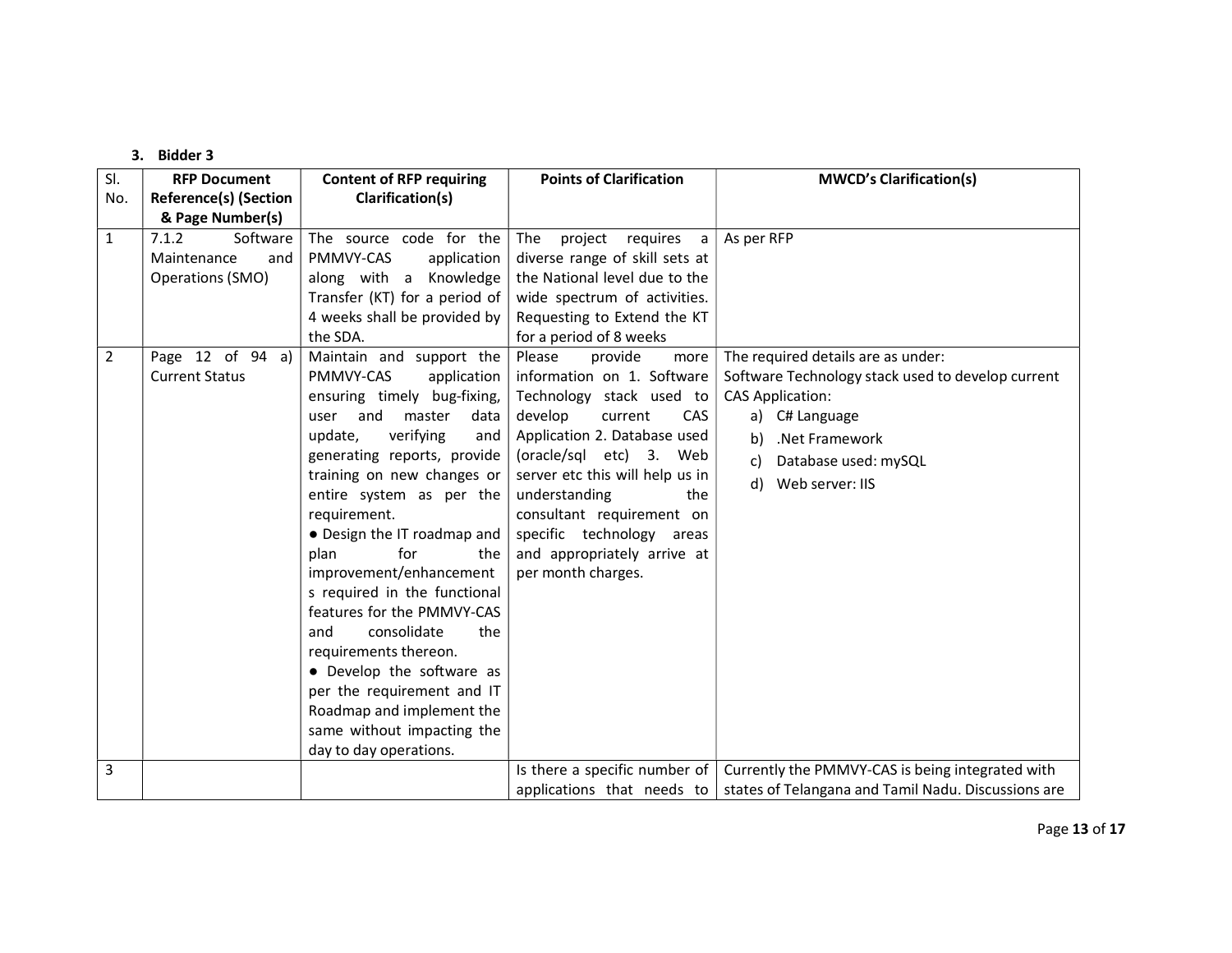| SI.<br>No. | <b>RFP Document</b><br><b>Reference(s) (Section</b><br>& Page Number(s) | <b>Content of RFP requiring</b><br>Clarification(s) | <b>Points of Clarification</b>                                                                                                                                   | <b>MWCD's Clarification(s)</b>                                                                  |
|------------|-------------------------------------------------------------------------|-----------------------------------------------------|------------------------------------------------------------------------------------------------------------------------------------------------------------------|-------------------------------------------------------------------------------------------------|
|            |                                                                         |                                                     | evaluated as we understand<br>there<br>could<br>be<br>new/additional applications<br>joining the group during the<br>BPR exercise especially from<br>States/UT's | on-going for Odisha. There might be integration<br>requirement with other States/UTs in future. |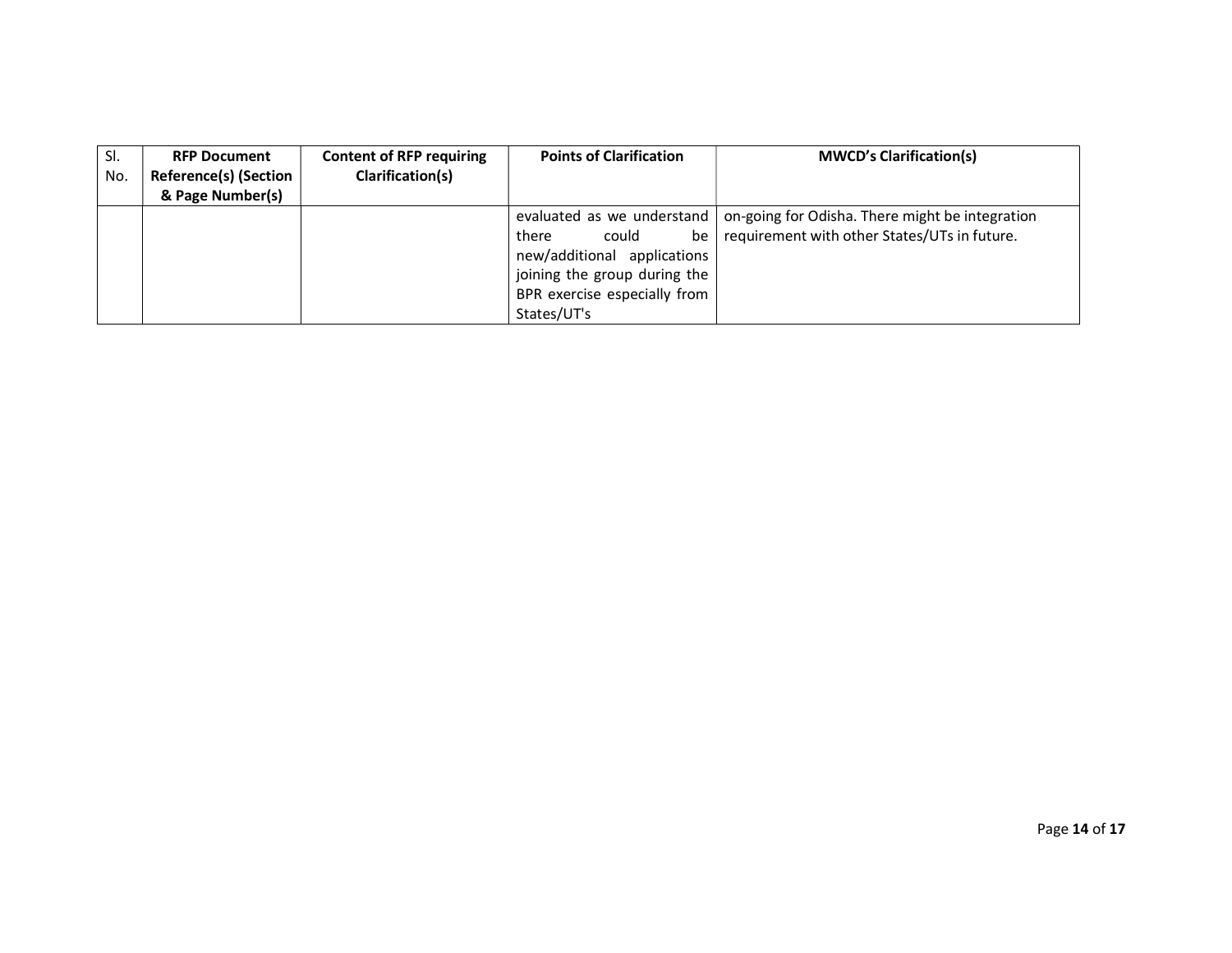| S.<br>No.      | <b>RFP Document</b><br><b>Reference(s) Section</b> | <b>Content of RFP requiring</b><br>Clarification(s)                                                                                                                                                                                                                                                                                                                 | <b>Point of Clarification</b>                                                                                                                                                                                                                                                             | <b>MWCD's Clarification(s)</b> |
|----------------|----------------------------------------------------|---------------------------------------------------------------------------------------------------------------------------------------------------------------------------------------------------------------------------------------------------------------------------------------------------------------------------------------------------------------------|-------------------------------------------------------------------------------------------------------------------------------------------------------------------------------------------------------------------------------------------------------------------------------------------|--------------------------------|
|                | & Page Number (s)                                  |                                                                                                                                                                                                                                                                                                                                                                     |                                                                                                                                                                                                                                                                                           |                                |
| $\mathbf{1}$   | Page 23                                            | Role:<br>$A1$ ;<br>Programme<br>Manager Profile: Experience<br>in DBT / PFMS / Digital<br>Payments and familiarity<br>with payment ecosystem<br>thereon.                                                                                                                                                                                                            | The Consultant having vast<br>of<br>handling<br>experience<br>Government PMU projects<br>suggests that experience of<br>working in women /child<br>care/health and experience<br>of government consulting is<br>sufficient for the position of<br>Programme<br>Manager.                   | As per RFP                     |
|                |                                                    |                                                                                                                                                                                                                                                                                                                                                                     | Hence, criteria of having<br>experience<br>in.<br>DBT/PFMS/Digital Payments<br>and familiarity with payment<br>ecosystem can be relaxed.                                                                                                                                                  |                                |
| $\overline{2}$ | Page 51                                            | Point 4 Basic requirement:<br>Sales Turnover in Consulting<br>Services.<br>Specific<br>requirement: Annual Sales<br>Turnover generated from<br>consultancy<br>services<br>of<br>Prime bidder during each of<br>the last three financial years<br>(as per the last published<br>Balance sheets), should be at<br>least Rs. 75 Crores (Rupees<br>one Hundred Crores). | Criteria of annual sales<br>turnover of Rs. 75 Crores<br>from consultancy services of<br>Prime bidder seems quite at<br>higher side. It is suggested to<br>relax the turnover criteria<br>and keep it around 10-20<br>crores to encourage more<br>firms to participate in the<br>bidding. | As per RFP                     |
| 3              | Page 51                                            | Point 5 Basic requirement:<br>Technology Consulting and<br>implementation Experience                                                                                                                                                                                                                                                                                | It is suggested to relax the<br>criteria of INR 3 crore<br>turnover for end-to-end                                                                                                                                                                                                        | As per RFP                     |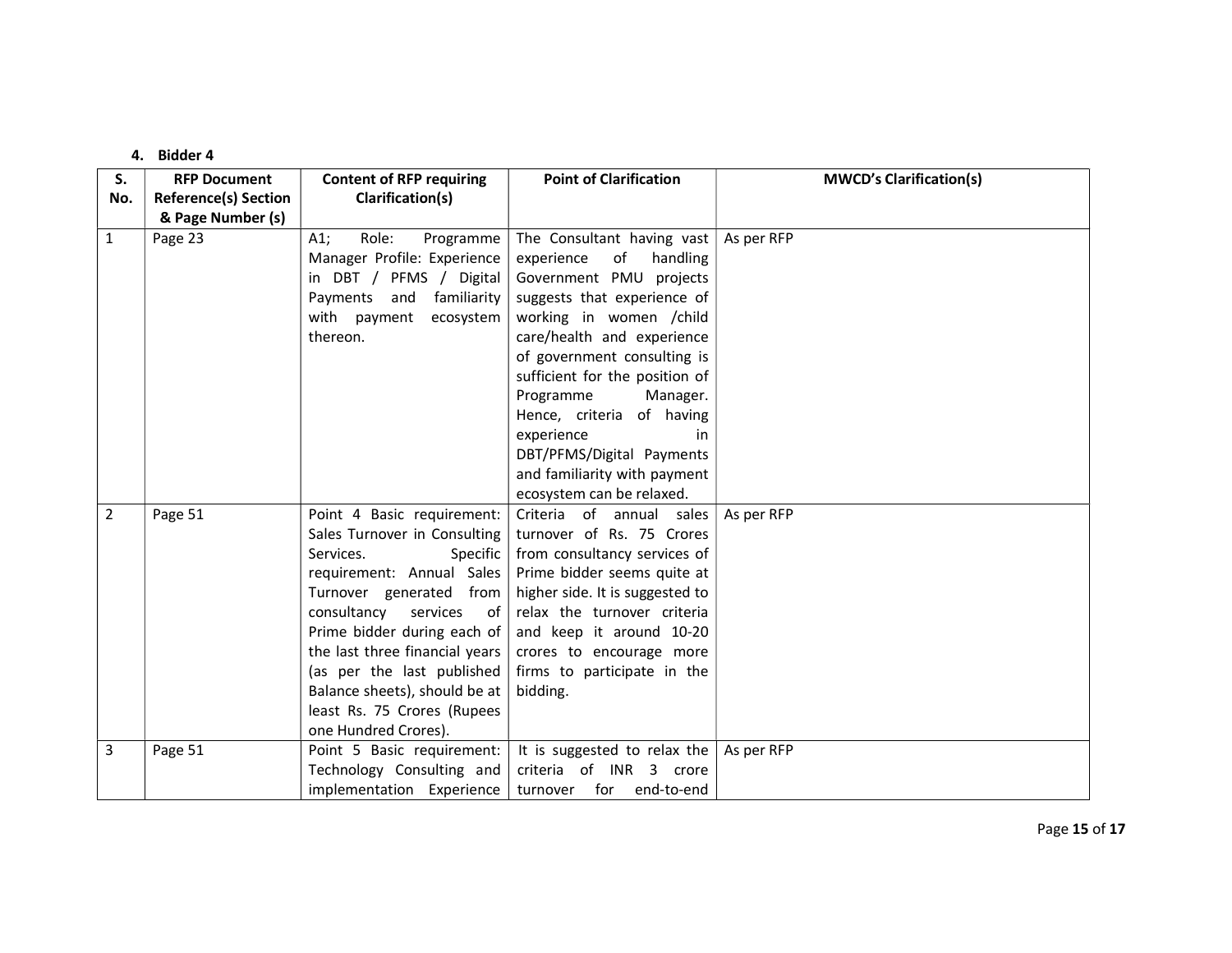| S.<br>No. | <b>RFP Document</b><br><b>Reference(s) Section</b><br>& Page Number (s) | <b>Content of RFP requiring</b><br>Clarification(s)                                                                                                                                                                                                                                                                                                                                                                                                                 | <b>Point of Clarification</b>                                                                                                                                                                                                                                                         | <b>MWCD's Clarification(s)</b> |
|-----------|-------------------------------------------------------------------------|---------------------------------------------------------------------------------------------------------------------------------------------------------------------------------------------------------------------------------------------------------------------------------------------------------------------------------------------------------------------------------------------------------------------------------------------------------------------|---------------------------------------------------------------------------------------------------------------------------------------------------------------------------------------------------------------------------------------------------------------------------------------|--------------------------------|
|           |                                                                         | Specific requirement: Bidder,<br>in last 5 (Five) Years, must<br>have experience of working<br>on at least 1 end to end<br>project including consulting,<br>technology implementation<br>and PMC for a DBT/ financial<br>inclusion<br>project<br>in.<br>Government/ public sector<br>of INR 3 Crore (Rupees Three<br>Crore).                                                                                                                                        | project including consulting,<br>technology implementation<br>and PMC for a DBT/ financial<br>inclusion<br>project<br>in<br>Government/ public sector.                                                                                                                                |                                |
| 4         | Page 52                                                                 | Point 8 Basic requirement:<br>Manpower Strength Specific<br>requirement: The<br>prime<br>bidder must have on its rolls,<br>consulting staff of at least<br>200 technically qualified<br>personnel in the area of<br>eGovernance Program /<br>Project Management, IT<br>infrastructure, IT security<br>and IT procurement and who<br>relevant<br>possess<br>degrees/credentials<br>with<br>prior experience in providing<br>the<br>above<br>consultancy<br>services. | The criteria of having 200<br>technically<br>qualified<br>personnel in the area of e-<br>governance<br>Program<br>Project Management,<br>IT<br>infrastructure, IT security,<br>and IT procurement should<br>be relaxed to encourage<br>participation of more firms in<br>the bidding. | As per RFP                     |
| 5         | Page 58                                                                 | Performance<br>32.5<br>Point<br>Guarantee The Ministry will<br>require the selected bidder                                                                                                                                                                                                                                                                                                                                                                          | The Consultant proposes<br>decreasing the PBG amount<br>from 10% to 5% and                                                                                                                                                                                                            | As per RFP                     |